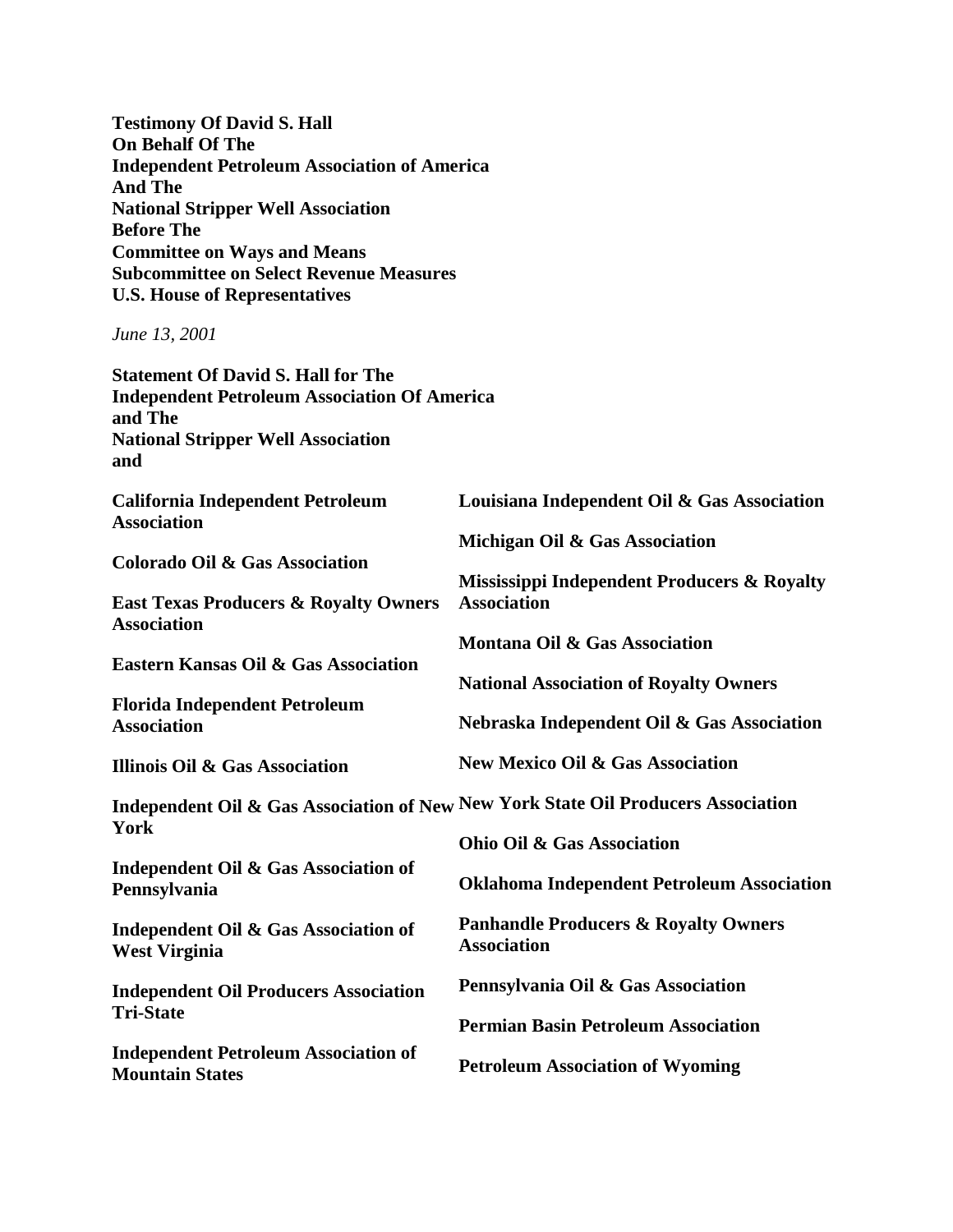#### **Independent Petroleum Association of New Tennessee Oil & Gas Association Mexico**

#### **Indiana Oil & Gas Association**

## **Texas Alliance of Energy Producers**

## **Kansas Independent Oil & Gas Association Owners Association Texas Independent Producers & Royalty**

#### **Kentucky Oil & Gas Association Wyoming Independent Producers Association**

Mr. Chairman, members of the committee, I am David S. Hall, Manager of Taxation for Berry Petroleum Company (an independent heavy oil producer since 1909), of Taft, California, and Chairman of California Independent Petroleum Association's (CIPA) Economic and Policy and Taxation Committee. I am also a member of the Tax Committee of the Independent Petroleum Association of America (IPAA). This testimony is submitted on behalf of the IPAA, the National Stripper Well Association (NSWA), and 33 cooperating state and regional oil and gas associations. These organizations represent independent petroleum and gas producers, the segment of the industry that is damaged the most when domestic energy policy does not recognize the importance of our own national resources. NSWA represents the small business operators in the petroleum and natural gas industry, producers with "stripper" or marginal wells.

Today's hearing addresses the effect of Federal tax laws on the production, supply and conservation of energy. I have attempted to answer your challenge by examining a critical issue confronting domestic petroleum and natural gas production - the role of the tax code with regard to the enhancement or deterioration of domestic exploration and production of natural gas and crude oil. To put this issue in a clear perspective all we have to do is look to the 1999 National Petroleum Council (NPC) Natural Gas study. The last NPC study of crude oil was done in 1994 and addressed Marginal Wells only. The 1999 study concluded that U.S. demand for natural gas would increase by over 30 percent during the next ten years. It also identified four general areas that must be addressed to assure that this clean burning fuel will be adequately supplied to America's consumers. These are: access to capital, access to the national resource base, access to technology, and access to human resources. The federal government is a significant - if not pivotal - factor in two of them: access to the resource base and access to capital. The federal tax code plays an integral part in providing access to the capital essential to develop domestic resources - both natural gas and crude oil.

Federal tax policy has historically played a substantial role in developing America's natural gas and crude oil. Early on, after the creation of the federal income tax, the treatment of costs associated with the exploration and development of this critical national resource helped attract capital and retain it in this inherently capital intensive and risky business. Allowing the expensing of geological and geophysical costs and percentage depletion rates of 27.5 percent are examples of such policy decisions that resulted in the United States' extensive development of its petroleum.

But, the converse is equally true. By 1969, the depletion rate was reduced and later eliminated for all producers except independents. However, even for independents, the rate was dropped to 15 percent and allowed for only the first 1,000 barrels per day of crude oil (or equivalent natural gas) produced. A higher rate is allowed for marginal wells, which increases as the crude oil price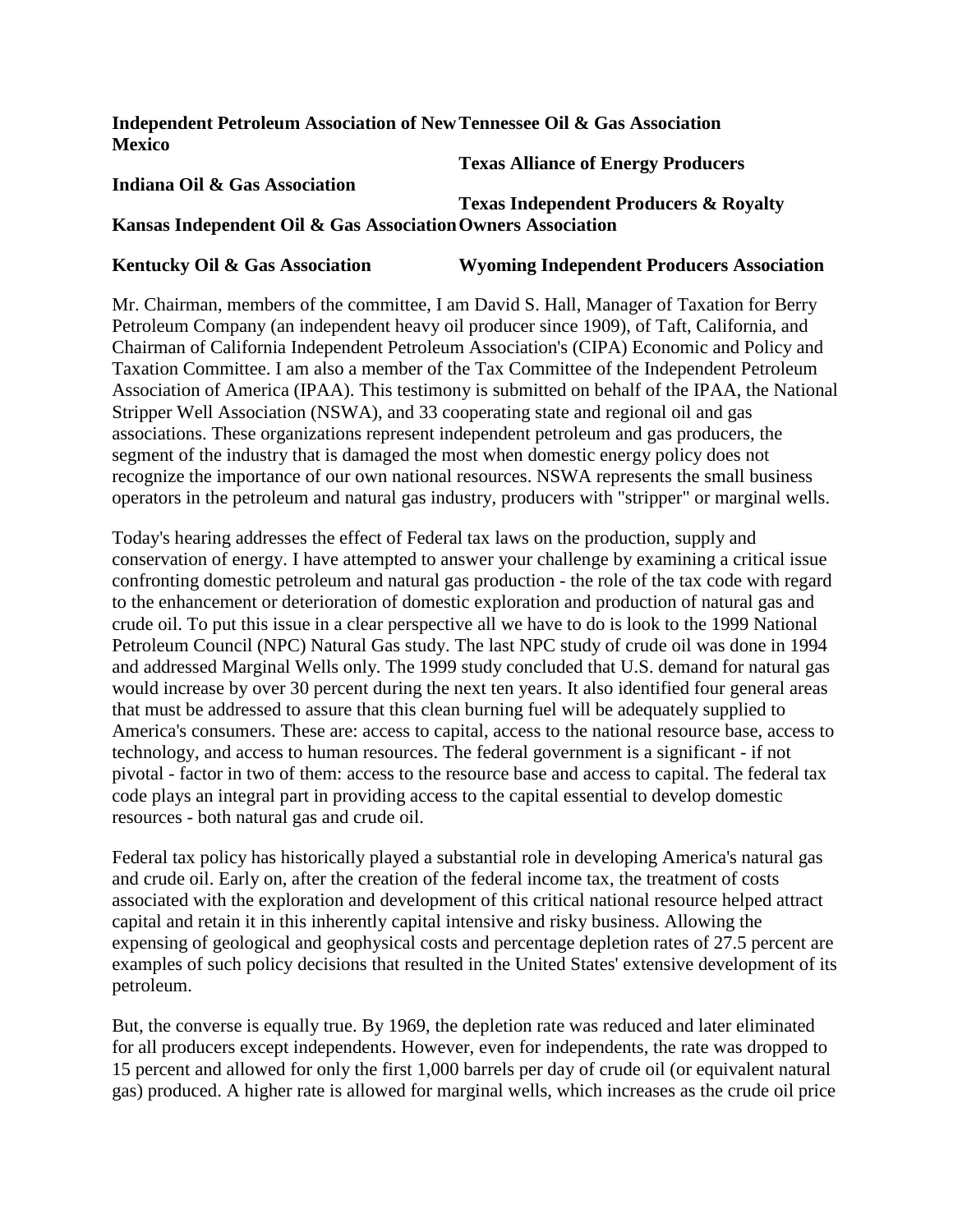drops, but even this is constrained - in the underlying code - by net income limitations and net taxable income limits. In the Windfall Profits Tax, federal tax policy extracted some \$44 billion from the industry that could have otherwise been invested in more production. Then, in 1986 as the industry was trying to recover from the last long petroleum price drop before the 1998-99 crisis, federal tax policy was changed to create the Alternative Minimum Tax that sucked millions more dollars from the exploration and production of crude oil and natural gas. These changes have discouraged capital from flowing toward this industry. And, without capital the ultimate result is lower production. Since 1986, domestic crude oil production has dropped by over 2.5 million barrels per day.

Now, independent producers are recovering from the low prices of 1998-99 that starved the industry of funds to maintain existing production and to explore and generate new production production of both crude oil and natural gas. Today, we look at a world where petroleum production is perilously close to petroleum demand. In late 2000 essentially all countries except Saudi Arabia were producing at full capacity. Later this year as seasonal demand increases, we could well return to a similar situation. Today, we look at natural gas and crude oil supplies struggling to meet demand in the United States primarily because of the loss of capital when crude oil prices fell. Today, we have a domestic industry ready to find and produce energy for the nation's consumers, but this inherently risky industry must compete for funds against other more appealing investments and the lure of lower costs to produce foreign oil.

Hearings throughout Congress have echoed with the statements of members from producing and consuming states alike that more must be done to increase domestic production. The question is how. Much of that answer lies within this Committee.

#### **Near Term Actions**

In the near term there are a number of actions that can be taken. In fact, there has been wide agreement on these actions between Republicans and Democrats. Numerous bills have been introduced in the House and Senate with substantial sponsorship during the 106th Congress and now in the 107th Congress. In the House, H.R. 805 has been introduced with a number of exploration and production provisions and in the Senate S. 389 and S. 596 - both of the comprehensive energy bills - include a tax title with key provisions.

First, action should be taken to clearly allow expensing of geological and geophysical costs and of delay rental payments. Congress has passed these changes. These changes would clearly aid the development of new wells and they reflect historic practice in treating these costs. (IPAA Fact Sheets detailing these issues follow this testimony.)

Second, there is wide support for a countercyclical marginal well tax credit. This approach was recommended by the National Petroleum Council in its 1994 Marginal Wells study. This tax credit today can be crafted with a negligible impact on the federal budget, but at the same time create an important safety net for the most vulnerable American producing wells - wells that produce petroleum roughly equivalent to imports from Saudi Arabia - wells that are the nation's true strategic petroleum reserve. (An IPAA Fact Sheet detailing this issue follows this testimony.)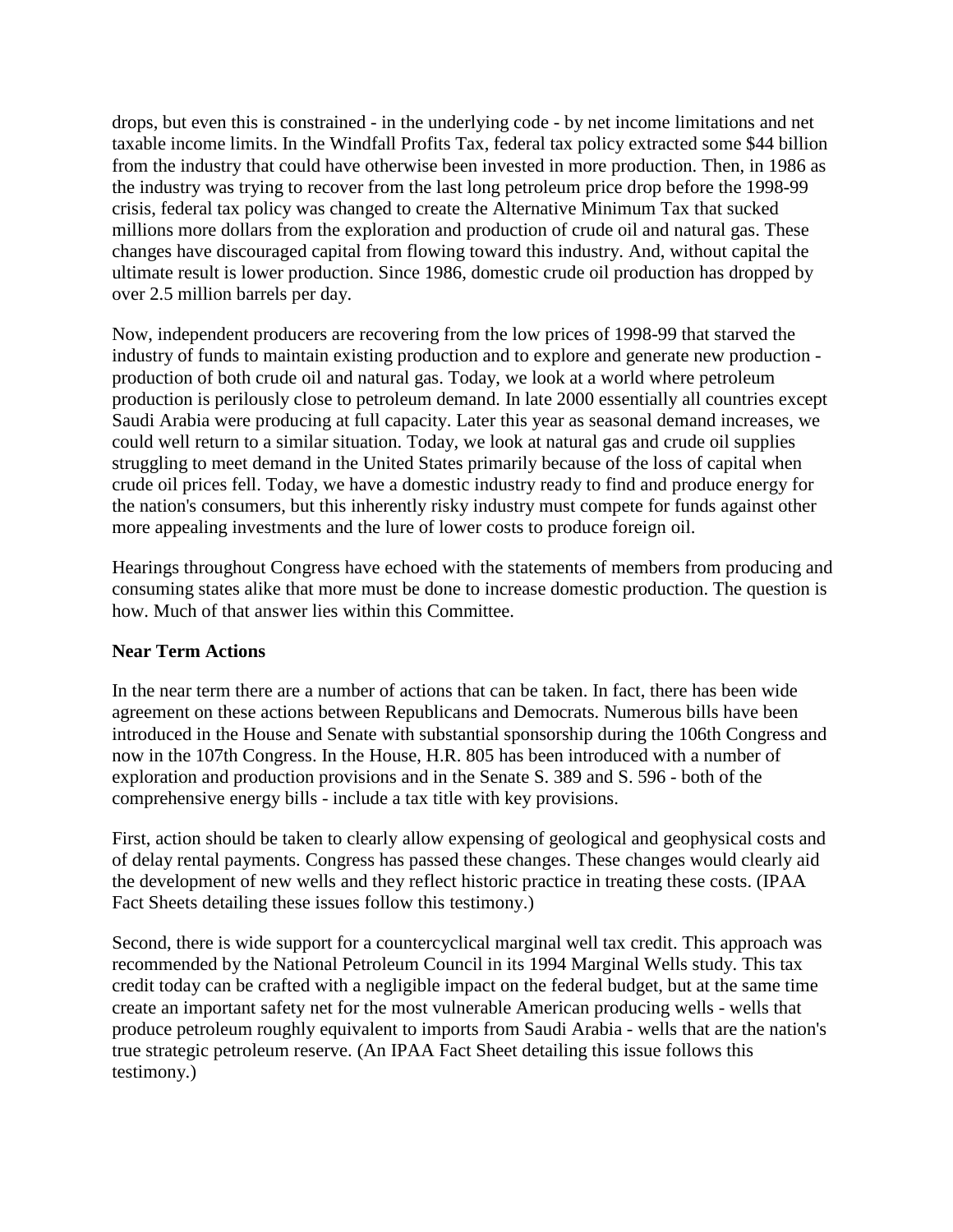Third, Congress has suspended the property taxable income limitation on percentage depletion for marginal wells through 2001. The tax bill passed by the 106th Congress would have suspended this provision through 2004. The suspension that was in place in 1998 and 1999 saved many marginal wells during the price crisis. This provision should be permanently eliminated to provide domestic producers of these wells an incentive not to plug the wells during a low price cycle. Once the well is plugged, the potential to produce the remaining reserves is lost forever. (An IPAA Fact Sheet detailing this issue follows this testimony.)

Fourth, the 106th Congress' tax bill would have also suspended through 2004 the 65 percent net overall taxable income limit on percentage depletion. This constraint on independent producers limits the amount of capital that can be retained for reinvestment into existing and new production. In an industry that typically reinvests 100 percent of its profits back into the industry, this constraint means less domestic crude oil and natural gas. It too should be eliminated. (An IPAA Fact Sheet detailing this issue follows this testimony.)

The number of independent producers qualifying for percentage depletion has decreased. Percentage depletion has been further limited as a result of mergers and acquisitions of the various producers as they seek ways of reducing their costs, consolidating production fields, and operating more efficiently. However, percentage depletion remains very important to the small producer with marginal well production. Limiting the number of barrels qualifying for percentage depletion and artificially lowering the rate in a declining industry is counterproductive. Increasing the number of barrels qualifying and/or increasing the depletion rate would go a long ways to help the small independent when prices are low.

Fifth, the 106th Congress' tax bill extended the net operating loss carryback period for independent producers to five years. This approach or one that would allow for the carryback of carried over percentage depletion that was limited by the 65 percent net taxable income limit both have been introduced in the 107th Congress. Taken together with the changes passed regarding percentage depletion, millions of dollars would be made available based on costs and losses already incurred to enhance domestic production.

Collectively, these provisions have wide support. They would be of significant national value. They should be enacted now. Equally important, they must be crafted in such a manner to assure that the Alternative Minimum Tax does not nullify the benefits that they would create. The mistake of 1986 should not be repeated. When the industry is in desperate need of capital, it should not be stripped away.

## **Next Steps**

For the future, the country needs to look toward tax policies to encourage domestic production of its crude oil and natural gas. The AMT remains a constriction. While the AMT was modified to exclude percentage depletion from the calculation of the alternative minimum taxable income (AMTI), independent producers remain subject to the AMT with regard to intangible drilling costs (IDCs). Specifically, if "excess intangible drilling costs" exceed 65 percent of net income from all oil and gas production, these costs are "potential preference items". AMTI cannot be reduced by more than 40 percent of the AMTI that would otherwise be determined if the producer was subject to the IDC preference. This 40 percent rule forces some independent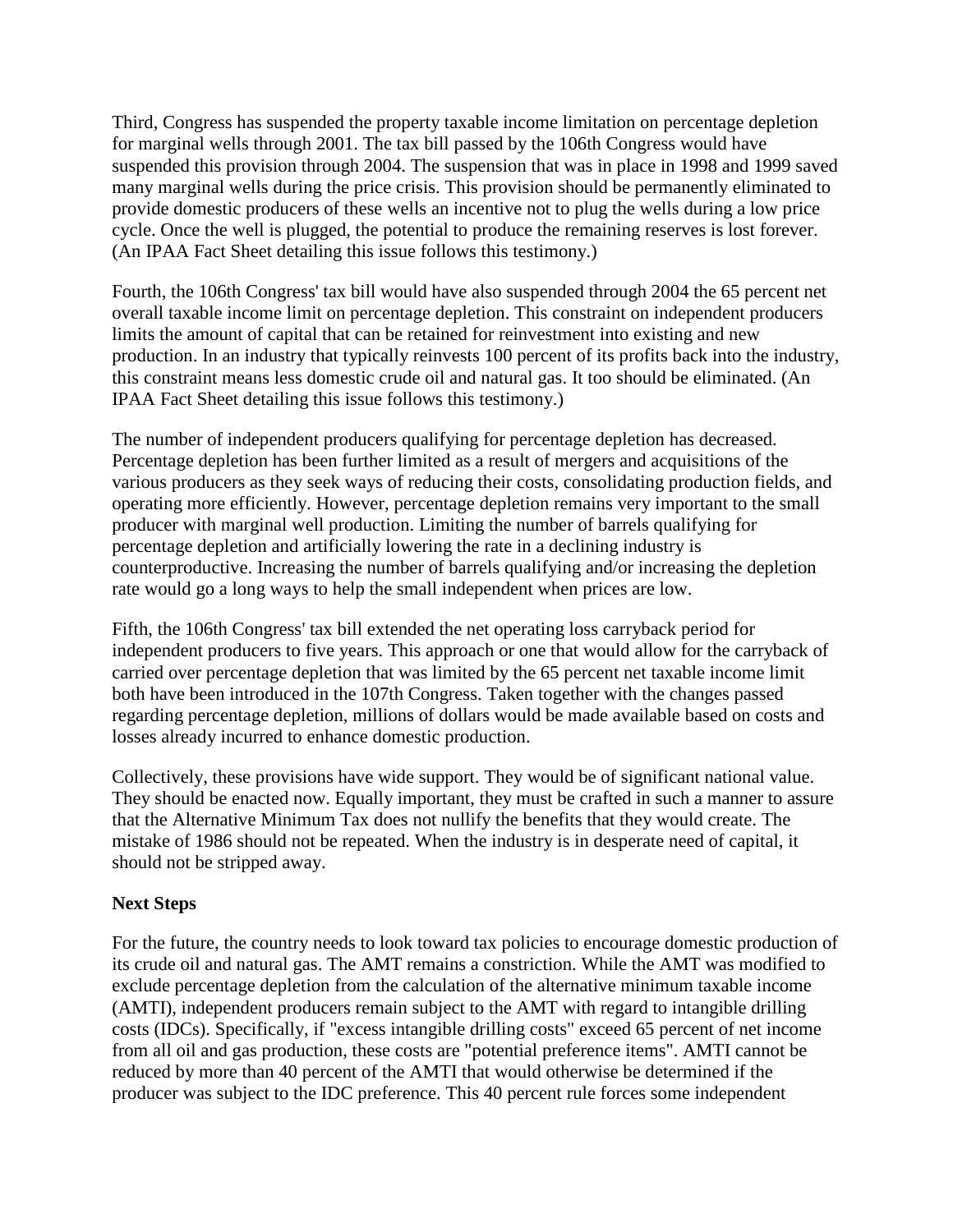producers - particularly smaller ones - to curtail drilling once the expenditures become subject to the AMT. Now is a time when drilling needs to increase significantly. The 1999 NPC Natural Gas study estimates that the number of wells drilled needs to double over the next fifteen years. Independent producers drill 85 percent of domestic oil and gas wells. It makes no sense for the federal tax code to be a barrier to this effort.

Some of the future focus also needs to be directed to getting more out of existing resources. For example, it is clear that the Enhanced Oil Recovery tax credit has added millions of barrels of crude oil production and continues to assist in recovering the economically higher-cost significant heavy oil reserves using technologies that have been proved to work for more than twenty years. This provision should be reviewed with the intent of examining and adding appropriate EOR methods as qualified methods. (An IPAA Fact Sheet detailing this issue follows this testimony.)

Equally significant, policies need to address encouraging more new development. Proposals to encourage domestic exploration and production should be created. A number of concepts are already in play and need to be more fully evaluated.

For example, the Section 29 tax credit for unconventional fuels proved to be a strong inducement to developing those resources. It applies to wells drilled prior to 1993 and uphole completions thereafter. Just last July, the Federal Energy Regulatory Commission acted to reinstate its certification process to address many wells that would otherwise qualify for the Section 29 tax credit. But, the existing credit expires in 2003 and provides no incentive for current development since the qualifying wells had to have been drilled before 1993. S. 389 extends the existing credit and creates a second drilling window that also applies to heavy oil. In early May, Steve Williams, President of Petroleum Development Corporation in Bridgeport, West Virginia - and a member of IPAA's Tax Committee - testified regarding Section 29 before this subcommittee. His testimony included several recommendations regarding Section 29 and IPAA commends that testimony for your consideration.

Fundamentally, the question facing the nation is how to marshal the capital to develop its domestic resources. The 1999 NPC Natural Gas study estimates that an additional \$10 billion over and above the current expenditure level will need to be invested annually in domestic production over the next fifteen years to meet the expected demand. This investment is essential to provide for the supply increase of approximately 30 percent over this time period. So far, this target does not appear to have been met. The NPC study was based on 1998 actual information. From 1998 through 2000, domestic natural gas production has increased by about two percent an average one percent per year - roughly half the amount needed. Some of this limitation reflects the consequences of the 1998-99 oil price crisis as it played out in natural gas development. Now, natural gas drilling rigs are at record levels constrained in part because of rig availability. The success of this activity is showing up in increased natural gas reserves, but it is important to recognize that - over the past five years - domestic natural gas reserve replacement has essentially stayed even. To meet future demand increases reserves must grow appreciably. Moreover, in recent years the depletion rate for domestic production has increased substantially to now average 24 percent per year - with some significant Gulf of Mexico fields depleting at rates exceeding 40 percent per year. New production must not only overcome this depletion, it must grow in absolute terms.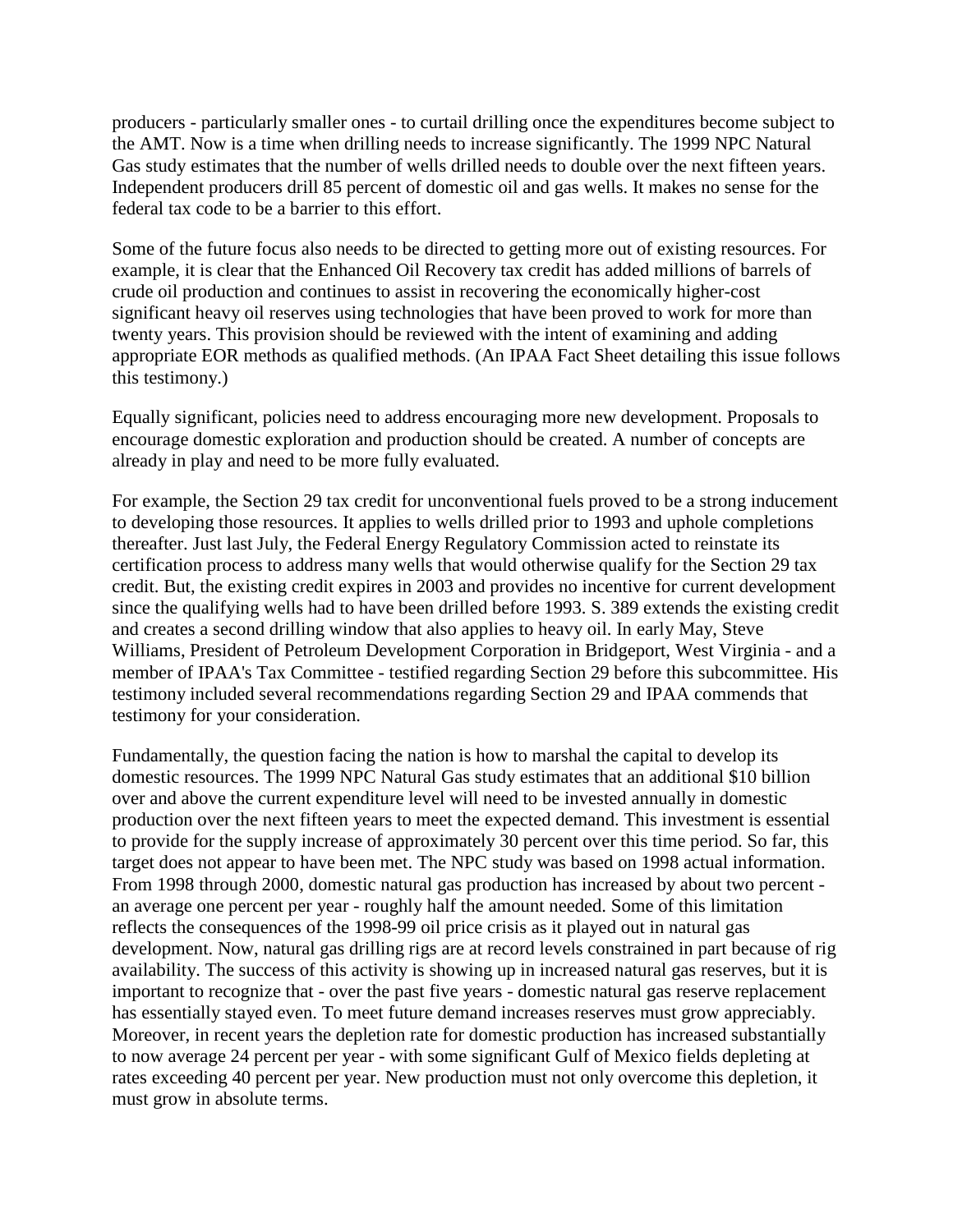With regard to domestic oil production, the challenge is to maintain existing production levels to (1) reduce foreign dependence and (2) to assure the existence of a healthy domestic exploration and production industry. For example, while natural gas drilling rig counts are at record rates, domestic oil rig counts are essentially half of their 1997 level. Heavy oil production and development budgets in California has been drastically cut as the result of: 1) record high Southern California border natural gas prices, 2) the California utilities cash-flow problems including a bankruptcy, and 3) the non-payment to some qualified facilities (QF's) that produce electricity for sale. The sale of electricity offsets the cost of the co-generation steam, which is injected into the reservoir and is critical for heavy oil production. At issue, then, is how to obtain the continuing capital essential for domestic development. One source is the capital markets and some of this amount will come from there, but it has significant drawbacks. First, the capital markets have yet to show a strong interest in the oil and gas exploration and production industry despite the recent high prices of both commodities. Second, where the capital markets are likely to focus their attention will be on large companies. So, while some large independents may derive some of their capital from these markets, it will only be a portion and smaller independents will need to look elsewhere. Third, there is no guarantee that such capital will go into domestic production because even with regard to investment in exploration and production activities, capital must compete against other projects including international ones.

The next source of capital will be from the revenues generated by higher production and higher prices. First, the magnitude of this capital may be overstated because just as prices for oil and natural gas have increased, prices for drilling rigs and other costs are also increasing which will squeeze the capital that is available. Second, this capital will also be directed to the most promising projects, so there is no guarantee that it will be invested domestically. Third, this revenue will be significantly reduced by taxes.

The challenge, then, is to create a mechanism to direct the capital to domestic production. One such approach would be to create a "plowback" incentive that would apply to expenditures for domestic oil and natural gas exploration and production. This type of proposal would encourage capital formation and development of domestic wells provided it was immediately beneficial. Therefore, it would have to be creditable against both regular and AMT taxes and any excess available for carryback and carryforward. It would address the compelling need to improve natural gas supply as well as reduce the growing dependency on foreign oil. It must, in fact, apply to both oil and natural gas because they are inherently intertwined - often found together. Moreover, because of their inherent link, a healthy domestic natural gas exploration and production industry cannot exist without a healthy comparable oil industry. IPAA has identified two alternatives to create a plowback incentive.

The first would be a special deduction from gross income from the well. The deduction would be allowed for an amount equivalent to 50% of the costs incurred in the drilling and development of domestic oil and natural gas wells after December 31, 2001. These costs would include all Intangible Drilling Costs, Geological & Geophysical costs, equipment and related costs. In the event of a dry well, the costs would be allowed to offset qualifying gross income from other productive wells with any excess carried forward to offset future qualifying income of the taxpayer. Qualifying income is gross income from an oil or gas well, which was completed or recompleted by incurring additional qualifying costs after December 31, 2001. The deduction would be from gross income and would not reduce the costs or deductions generated by the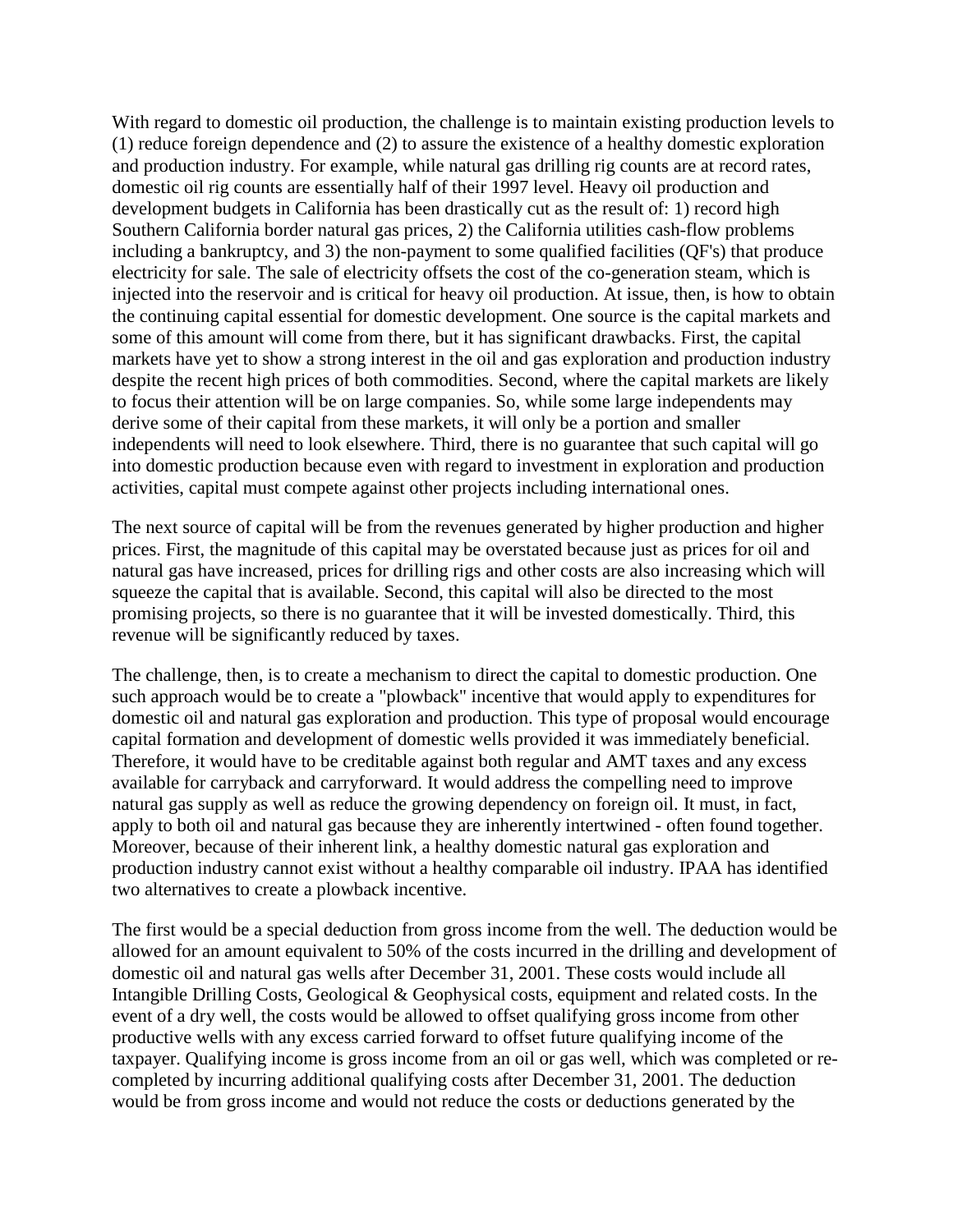expenditures themselves. Deductions in excess of gross income from a well could be carried forward or carried back to offset qualifying income from that well. If a well were plugged and abandoned prior to complete utilization of the deduction, the balance would be treated similarly to dry hole costs.

The second approach would be a 10% tax credit, based on the total drilling and development costs for wells drilled after 2001. These costs would include all Intangible Drilling Costs, Geological & Geophysical costs, equipment and related costs. The credit would apply against both the regular tax and the Alternative Minimum Tax. It could be carried back and carried forward. In order to obtain the credit, the taxpayer must be able to demonstrate that he has expended a like amount on similar development activity within 12 months following the end of the tax year to which the credit applies.

Structuring the federal tax code to allow greater revenues to be retained by energy producers who reinvest those revenues into new exploration and production can then enhance domestic investment. (An IPAA Fact Sheet detailing this issue follows this testimony.)

## **Conclusion**

If Congress wants to see more domestic crude oil and natural gas production, it must recognize that federal tax policy plays a critical role in whether capital will flow toward this industry and the production of this resource. That has always been the case and it will continue to be. Domestic producers have always been "risk takers". During these times of plentiful investment opportunities, they need some assistance in attracting capital (or retaining it for use internally) and directing it towards domestic projects. There are immediate actions that can and should be taken. The time is right. The nation is seeking a more stable energy supply. Congress should act.

## **FACT SHEET**

## **Geological And Geophysical Costs**

Geological and geophysical (G&G) surveys are used to locate and identify properties with the potential to produce commercial quantities of oil and natural gas, as well as to determine the optimal location for exploratory and developmental wells.

#### **Proposal**

Allow current expensing of geological and geophysical costs incurred domestically including the Outer Continental Shelf.

G&G expenses include the costs incurred for geologists, seismic surveys, and the drilling of core holes. These surveys increasingly use 3-D technology rather than the conventional 2-D technology used for most of the last seven decades. Previously only very large companies were able to utilize this state-of-the-art, computer-intensive, 3-D technology because of its high cost and the considerable technical expertise it requires. However, as the costs of computer technology have declined, more and more domestic independent producers are making use of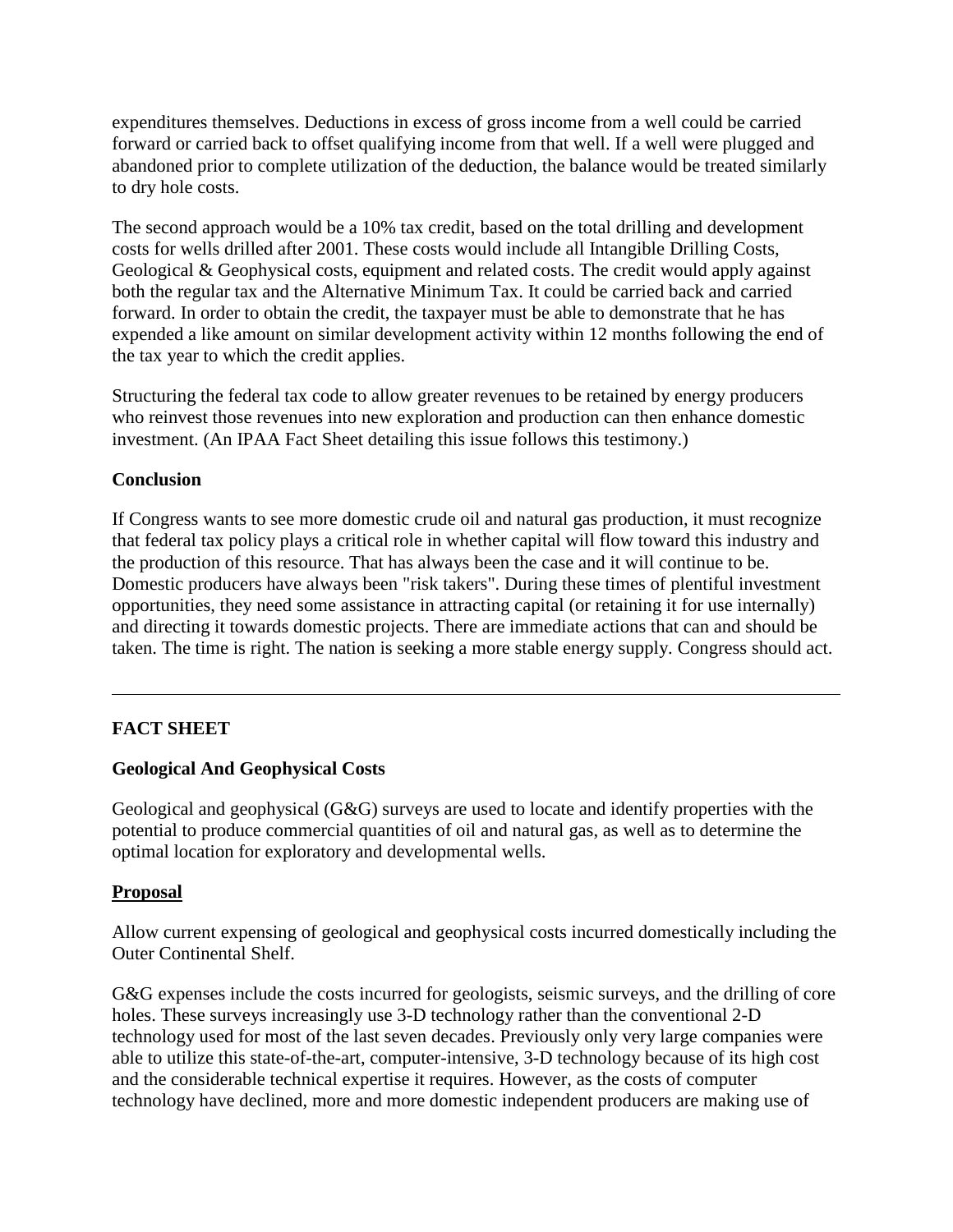this technology. Still, while 3-D seismic provides a vastly superior tool for exploration, it is far more expensive than 2-D technology. 3-D seismic surveys usually cost between five or six times more per square mile onshore than the older technology and, in some instances can account for two-thirds of the costs of some wells. Encouraging use of this technology has many benefits:

- More detailed information. Conventional 2-D seismic is only able to identify large structural traps while 3-D seismic is able to pinpoint complex formations and stratigraphic plays.
- Improved finding rates. Producers are reporting 50-85% improvements in their finding rate. In prior years a producer might have to drill three to eight wells in order to find commercially viable production.
- Reduced environmental impact. Because the use of advanced seismic technology significantly improves the odds of drilling a commercially viable well on the first try, this reduces the number of wells that are drilled and, thus, reducing the footprint of the industry on the environment.
- Investment capital. Many investors are requiring producers to provide 3-D seismic surveys of potential development before committing their capital to the project in order to minimize their risk

## **Current Law Treatment**

G&G costs are not deductible as ordinary and necessary business expenses but are treated as capital expenditures recovered through cost depletion over the life of the field. G&G expenditures allocated to abandoned prospects are deducted upon such abandonment.

## **Reasons For Change**

These costs are an important and integral part of exploration and production for oil and natural gas. They affect the ability of domestic producers to engage in the exploration and development of our national petroleum reserves. Thus, they are more in the nature of an ordinary and necessary cost of doing business.

These costs are similar to research and development costs for other industries. For those industries such costs are not only deductible but a tax credit is available.

Crude oil imports are at an all-time high, which makes the U.S. vulnerable to sharp oil price increases or supply disruptions. The National Petroleum Council Natural Gas study concluded that natural gas supplies need to increase by over 30 percent by 2010 to meet demand. Domestic exploration and production must be encouraged now to offset this potential threat to national security, to meet future needs, and to enhance our economy. Allowing the deduction of G&G costs would increase capital available for domestic exploration and production activity.

The technical "infrastructure" of the oil services industry, which includes geologists and engineers, has been moving into other industries due to reduced domestic exploration and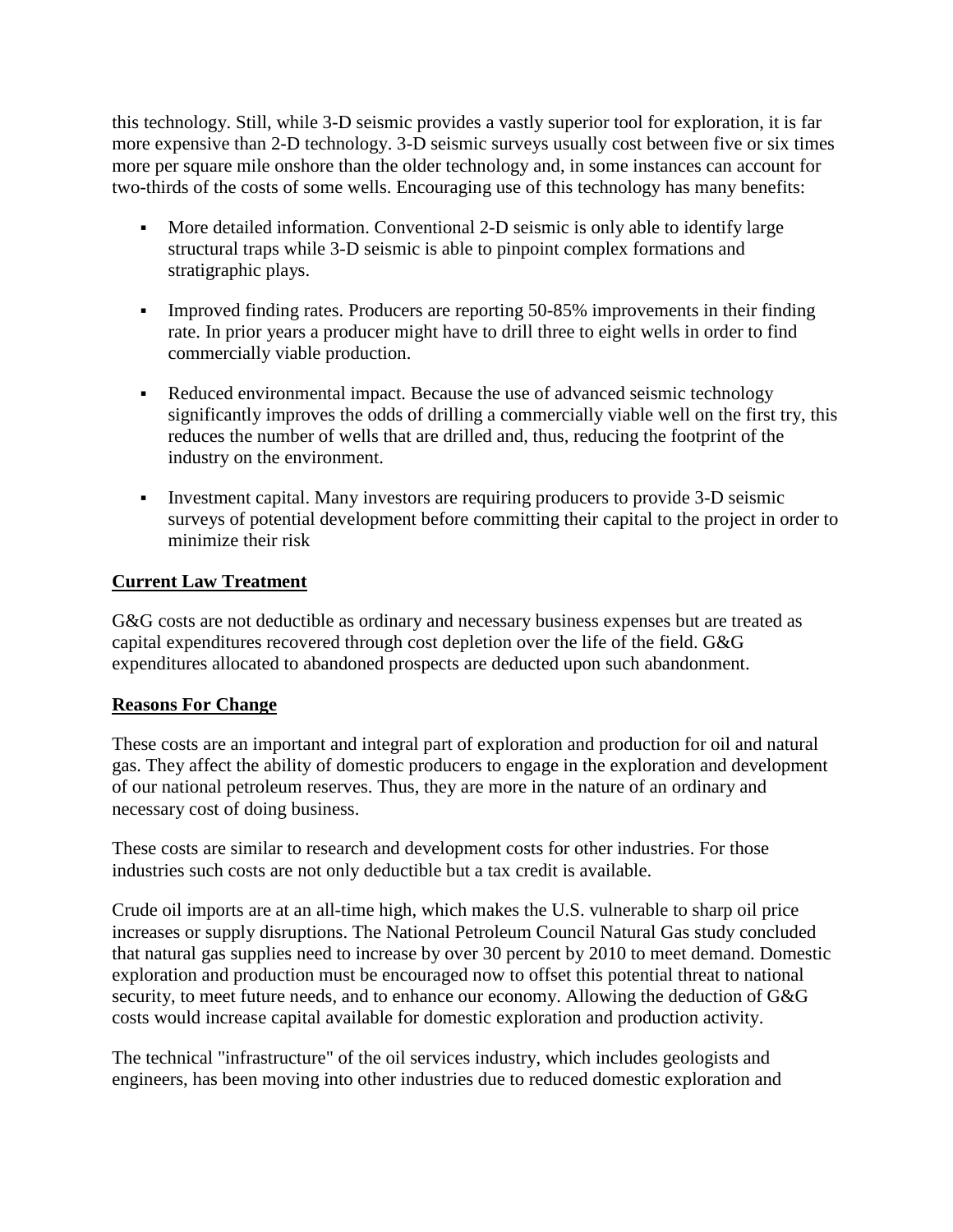production. Stimulating exploration and development activities would help rebuild the critical oil services industry.

Encouraging the industry to use the best technology available and to reduce its environmental footprint are important public policy reasons to clarify that these ordinary and necessary business expenses for the oil and gas industry should be expensed.

## **Status**

The Taxpayer Refund And Relief Act Of 1999 included a provision to allow expensing of G&G costs, but the bill was vetoed. Congress needs to pass legislation now to implement this common objective to enhance and preserve domestic oil and natural gas production.

# **FACT SHEET**

# **Tax Treatment of Delay Rentals**

Delay rental payments are made by producers to an oil and gas lessor prior to drilling or production.

Unlike bonus payments (made by the producer in consideration for the grant of the lease) which generally are treated as an advance royalty and thus capitalized, producers have historically been allowed to elect to deduct delay rental payments under Treasury Regulations 1.612-3(c). However, in September 1997, the IRS issued a coordinated issues paper stating that such payments are preproduction costs subject to capitalization under Section 263A of the Internal Revenue Code. The legislative history of Section 263A is unclear and subject to varying interpretation.

## **Proposal**

Clarify that delay rental payments are deductible, at the election of the taxpayer, as ordinary and necessary business expenses.

## **Reasons For Change**

In passing the Section 263A uniform capitalization rules, Congress broadly intended to only affect the "unwarranted deferral of taxes." Congress did not intend to grant the IRS the authority to repeal the well-settled industry practice of deducting "delay rentals" as ordinary and necessary business expenses.

Treas. Reg.1.612-3(c) states that, "a delay rental is an amount paid for the privilege of deferring development of the property and which could have been avoided by abandonment of the lease, or by commencement of development operations, or by obtaining production." Such payments represent ordinary and necessary business expenses, not an "unwarranted deferral of taxes." Given the clear disagreement over the legislative history and the likelihood of costly and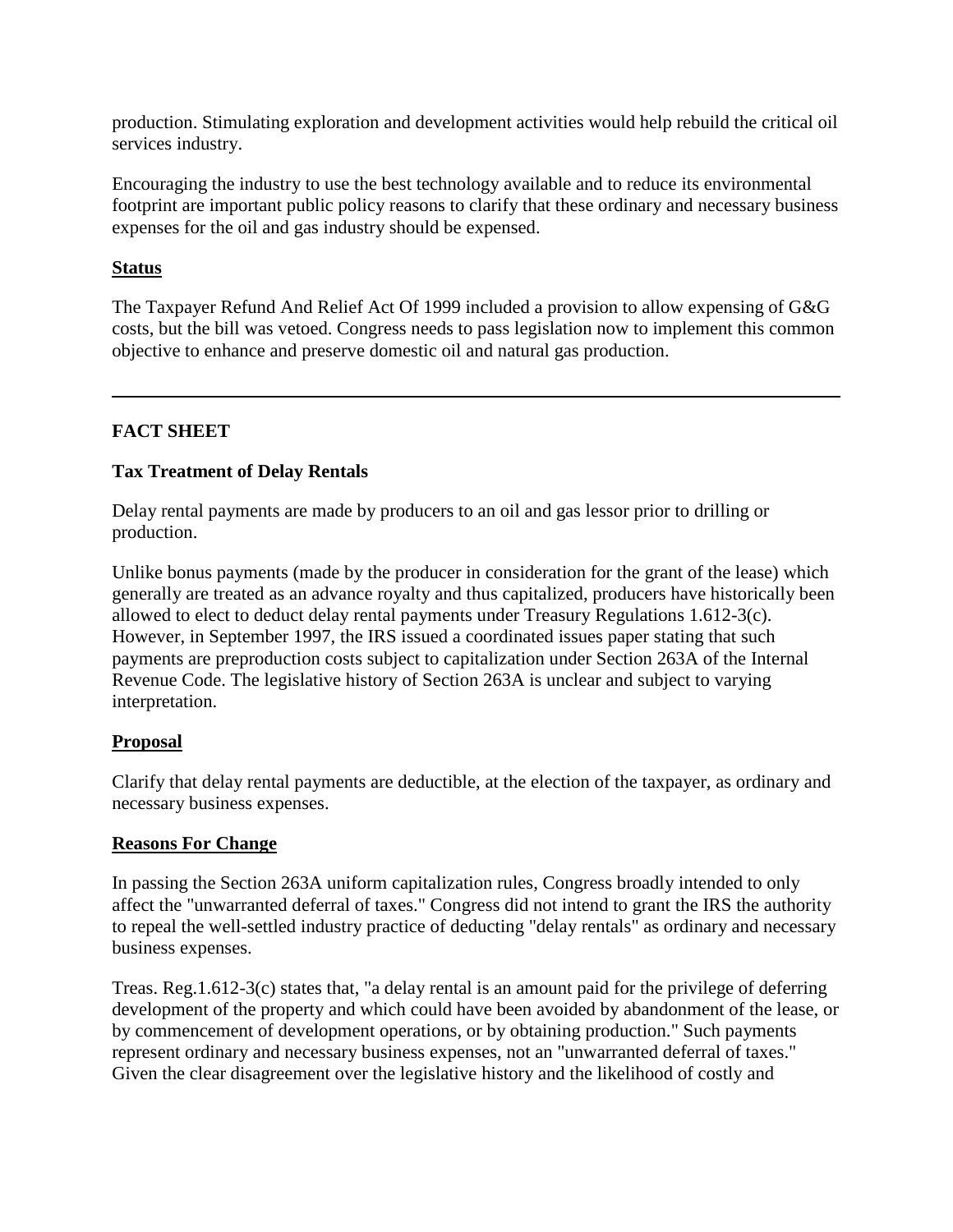unnecessary litigation to resolve the issue, clarification would eliminate administrative and compliance burdens on taxpayers and the IRS.

## **Status**

The Taxpayer Refund And Relief Act Of 1999 included a provision to clarify that delay rental payments could be expensed, but the bill was vetoed. Congress needs to enact legislation to implement this common position if the Administration is unwilling to correct the current confusing interpretation of the tax code.

March 2001

## **FACT SHEET**

## **Marginal Well Tax Credit**

#### **Summary of Legislation**

The Marginal Well Production Tax Credit amendment to the Internal Revenue code will establish a tax credit for existing marginal wells. Marginal oil wells are those with average production of not more than 15 barrels per day, those producing heavy oil, or those wells producing not less than 95 percent water with average production of not more than 25 barrels per day of oil. Marginal gas wells are those producing not more than 90 Mcf a day. The amendment will allow a \$3 a barrel tax credit for the first 3 barrels of daily production from an existing marginal oil well and a \$0.50 per Mcf tax credit for the first 18 Mcf of daily natural gas production from a marginal well.

The tax credit would be phased in and out in equal increments as prices for oil and natural gas fall and rise. Prices triggering the tax credit are based on the annual average wellhead price for all domestic crude oil and the annual average wellhead price per 1,000 cubic feet for all domestic natural gas. The credit for the current taxable year is based on the average price from the previous year. The phase in/out prices are as follows:

**OIL** - phase in/out between \$15 and \$18

**GAS** - phase in/out between \$1.67 and \$2.00

The amendment would allow the tax credit to be offset against regular and the alternative minimum tax (AMT). In addition, for producers without taxable income for the current tax year, the amendment would provide a 10-year carryback provision allowing producers to claim the credit on taxes paid in those years. The carryback credit may be used to offset regular tax and AMT.

#### **Reasons For Change**

The 1994 National Petroleum Council's Marginal Wells report concluded: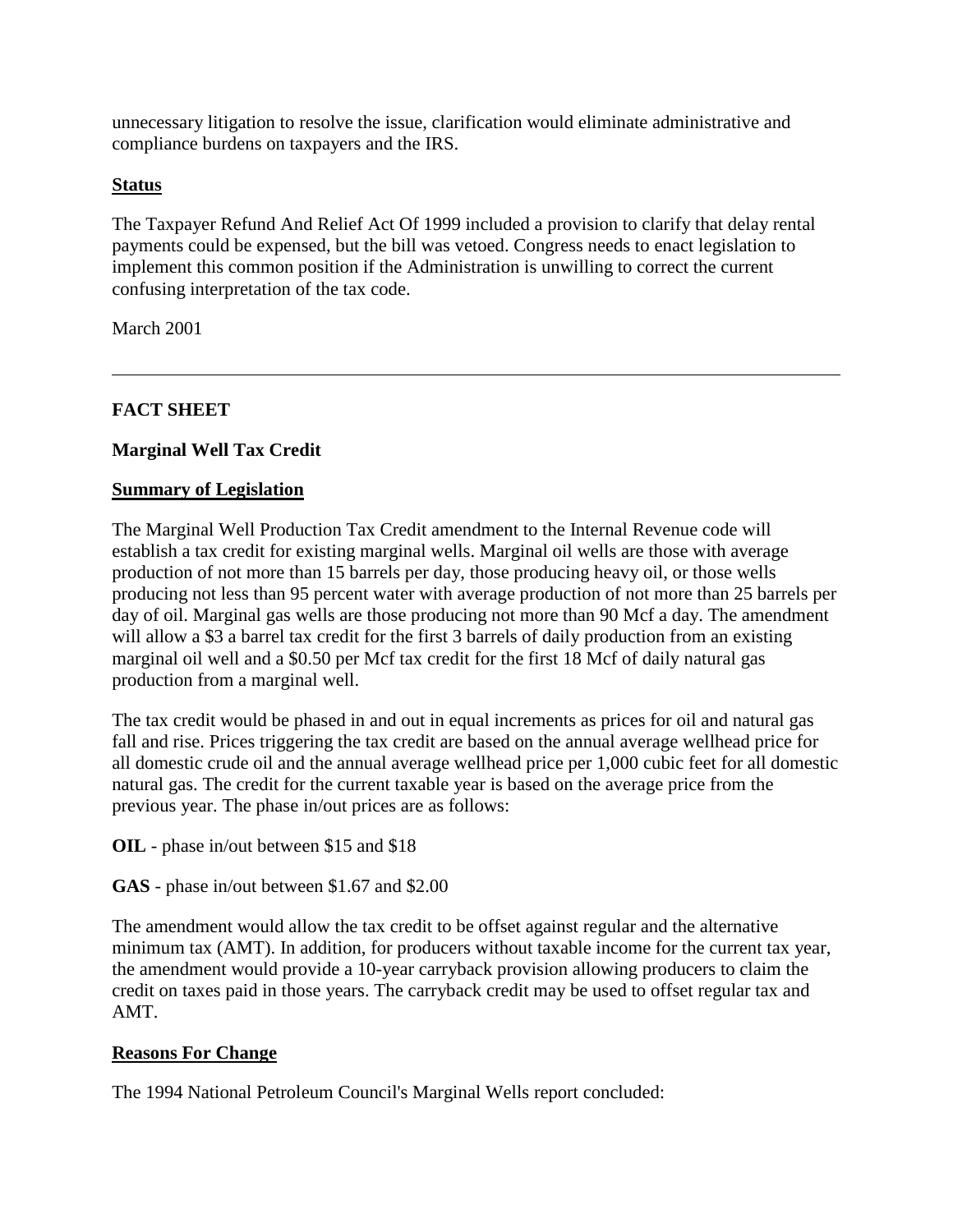Preserving marginal wells is central to our energy security. Neither government nor the industry can set the global market price of crude oil. Therefore, the nation's internal cost structure must be relied upon for preserving marginal well contributions.

Marginal wells account for approximately 20 percent of domestic oil production, amount roughly equivalent to imports from Saudi Arabia. Producing an average of 2.2 barrels per day, these roughly 400,000 wells are the nation's true strategic petroleum reserve. They are, however, particularly at risk during periods of low prices. Therefore, a principal recommendation of the Marginal Wells report was the creation of a countercyclical marginal well tax credit. The Dept. of Energy has evaluated the benefits of a tax credit and believes that it could prevent the loss of 140,000 barrels per day of production if fully employed during times of low oil prices like those of 1998 and 1999.

As the 107th Congress begins, legislation has been introduced in both the House and Senate to create a tax credit. If enacted now, this countercyclical credit would establish a safety net of support for these critical wells. As Congress addresses energy policy issues, IPAA believes a marginal wells tax credit should be an essential component.

March 2001

# **FACT SHEET**

## **Eliminate The Net Income Limitation On Percentage Depletion**

The net income limitation severely restricts the ability of independent producers to use percentage depletion, particularly with respect to marginal wells. Percentage depletion is already subject to many limitations. First, the percentage depletion allowance may only be taken by independent producers and royalty owners and not by integrated oil companies. Second, depletion may only be claimed up to specific daily production levels of 1,000 barrels of oil or 6,000 Mcf of natural gas. Third, depletion is limited to the net income from the property. Fourth, the deduction is limited to 65% of net taxable income. These limitations apply both for regular and alternative minimum tax purposes.

The net income limitation requires percentage depletion to be calculated on a property?by?property basis. It prohibits percentage depletion to the extent it exceeds the net income from a particular property. The typical independent producer can have numerous oil and gas properties, many of which could be marginal properties with high operating costs and low production yields. During periods of low prices, the producer may not have net income from a particular property, especially from marginal properties. When domestic production is most susceptible to being plugged, the net income limitation discourages producers from investing income to maintain marginal wells.

## **Proposal**

Eliminate the net income limitation on percentage depletion.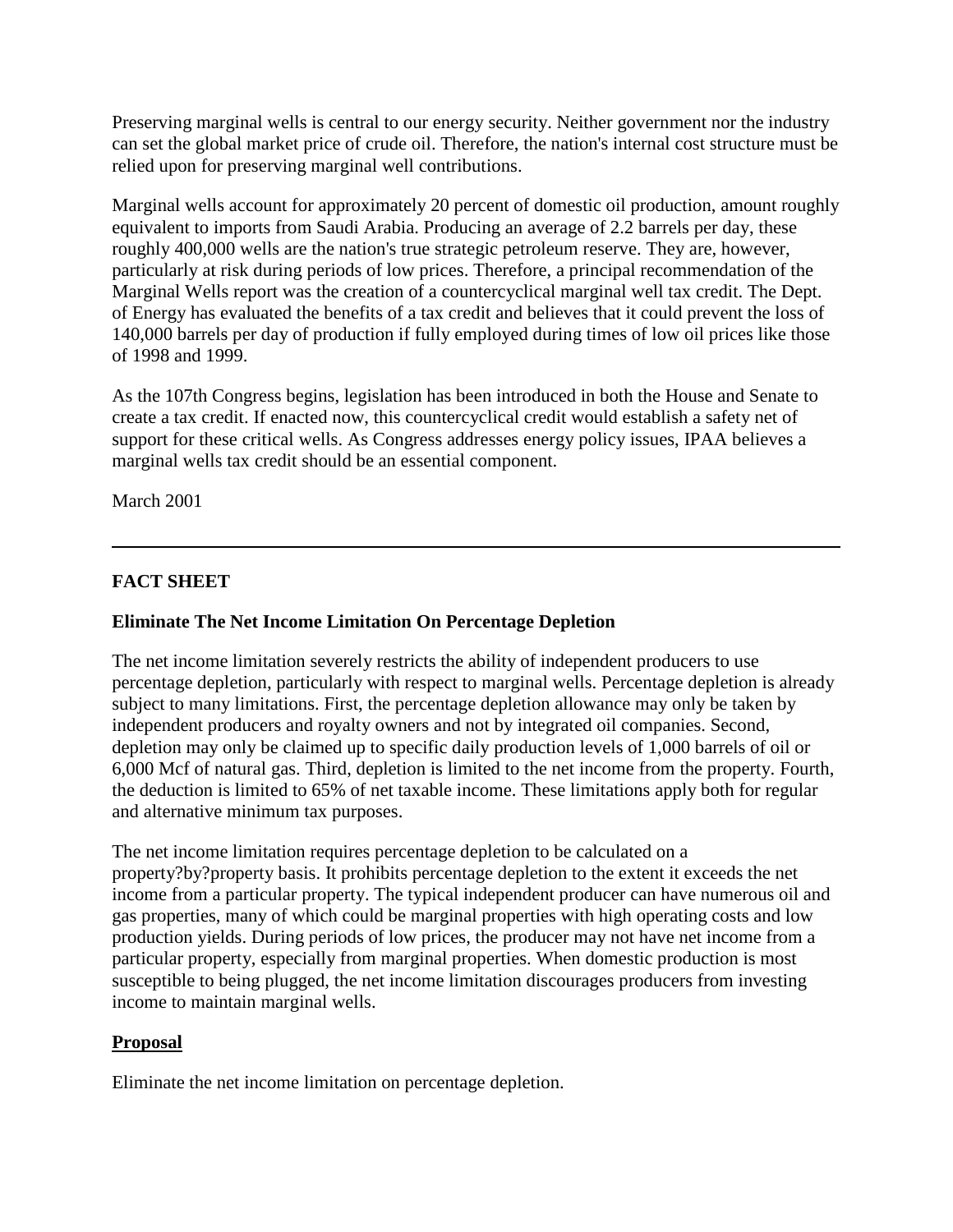## **Reasons for change**

Marginal oil wells - those producing on average 15 barrels per day or less or producing heavy oil - account for approximately 20 percent of domestic oil production, an amount roughly equivalent to imports from Saudi Arabia. The U.S. is the only country with significant production from marginal wells. Once wells are plugged, access to the remaining resource is often lost forever. Eliminating the net income limitation on percentage depletion would encourage producers to keep marginally economic wells in production and enhance optimum oil and natural gas resource recovery.

The current requirement creates a paperwork and compliance nightmare for taxpayers and the Internal Revenue Service. Eliminating the net income limitation on percentage depletion would simplify recordkeeping and reduce the administrative and compliance burden for taxpayers and the IRS.

## **Current Status**

The Taxpayer Relief Act of 1997 created a two-year suspension of the net income limitation on percentage depletion; this suspension has been extended through 2001. However, it is time to make this suspension permanent. If the country learned anything from the high oil and natural gas prices of 2000, it is that America needs to maintain and enhance its domestic oil and natural gas production. This tax reform allows more capital to be retained by producers where it can do the most good - producing more domestic oil and natural gas.

Legislation has been introduced to eliminate or further suspend the net income limitation provision for marginal wells. It should be enacted prior to 2002 when the current suspension ends

March 2001

# **FACT SHEET**

## **Percentage Depletion Expansion and Carryback Proposal**

Current tax law limits the use of percentage depletion of oil and gas in several ways. First, the percentage depletion allowance may only be taken by independent producers and royalty owners and not by integrated oil companies. Second, depletion may only be claimed up to specific daily production levels of 1,000 barrels of oil or 6,000 Mcf of natural gas. Third, the net income limitation requires percentage depletion to be calculated on a property?by?property basis. It prohibits percentage depletion to the extent it exceeds the net income from a particular property. Fourth, the deduction is limited to 65% of net taxable income. These limitations apply both for regular and alternative minimum tax purposes.

Percentage depletion in excess of the 65 percent limit may be carried over to future years until it is fully utilized. Many independent producers have been limited in the past because they have spent their income on continuing development of their properties, thereby reducing their taxable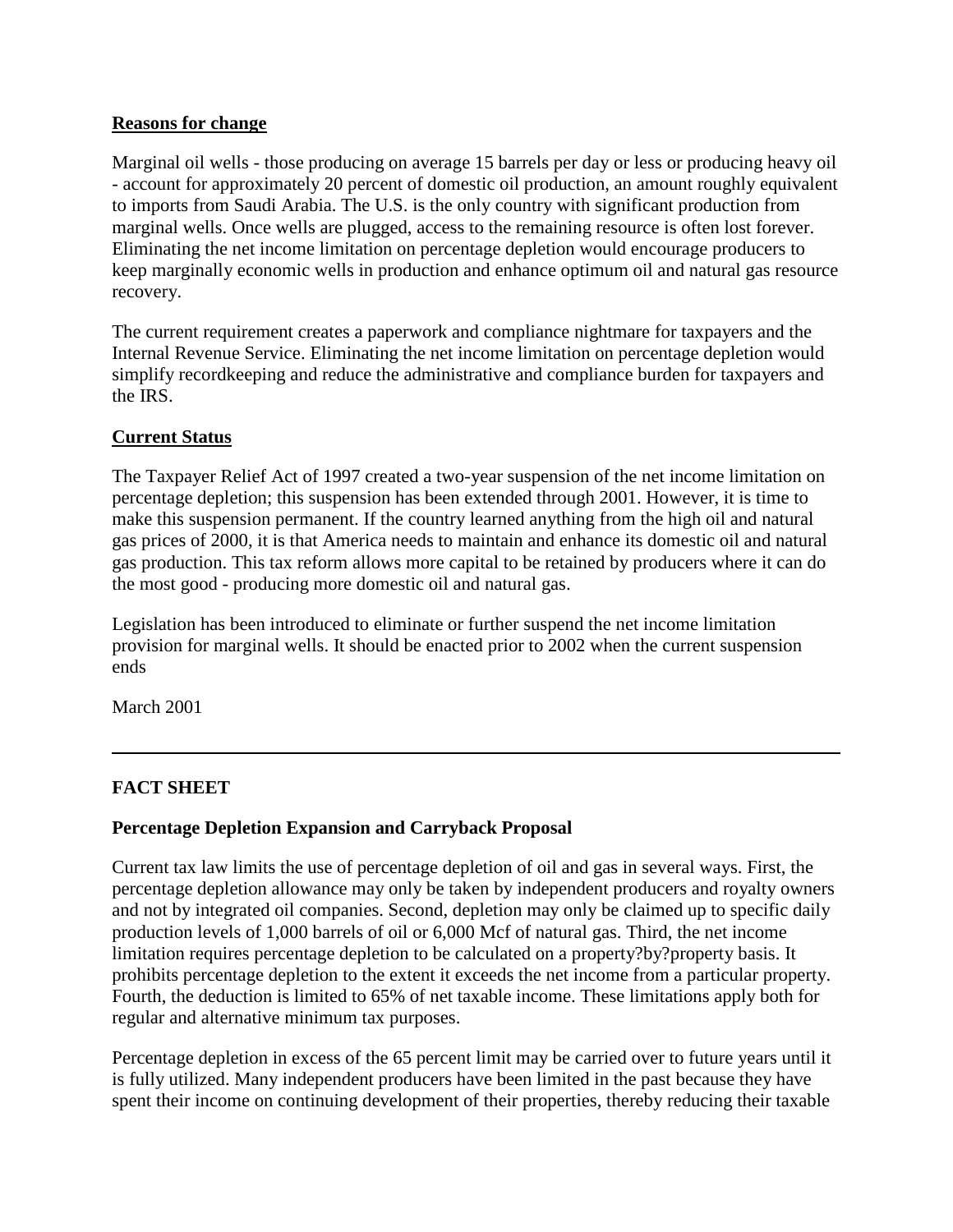income. When oil prices dropped to historically low levels independent producers were unreasonably constrained by these tax provisions limiting their cash flow. They cannot use these carried over deductions. Now, when capital to develop oil and natural gas should be maximized, producers can be constrained due to the alternative minimum tax (AMT). Even if they could use the deductions, they may not benefit to the fullest extent possible from actual tax savings. This proposal would alleviate these limits by implementing the following changes:

- By annual election, the 65 percent taxable income limitation would be reduced or eliminated for current and future tax years.
- Carried over percentage depletion could be carried back for ten years subject to the same annual election on taxable income limitation.

# **Status**

Legislation has been introduced in the 107th Congress to eliminate or suspend the 65 percent net taxable income limit and to provide for carryback of carried over deductions.

Congress needs to include such provisions in future tax reform bills and the Administration needs to support such provisions to enhance and preserve domestic oil and natural gas production.

March 2001

# **FACT SHEET**

## **Enhanced Oil Recovery**

Section 43 of the Internal Revenue Code provides an enhanced oil recovery (EOR) credit equal to 15 percent of the qualified enhanced oil recovery costs incurred in a tax year. Existing Treasury guidelines for the section 43 tax credit are very narrow, generally including only expensive EOR processes -- many of which are no longer in use. It excludes, however, many EOR processes that are the result of technological advances now considered common in the industry.

The Petroleum Technology Transfer Council (PTTC) in March 1997 compiled a list of EOR methods that should be included under section 43. This study was part of an industry effort to expand the EOR definition to include technologies that have proven potential for mitigating well abandonment and increasing oil production and resource recovery.

## **Proposal**

Have the IRS review and expand the definition of methods qualifying for the EOR tax credit.

## **Reason for Change**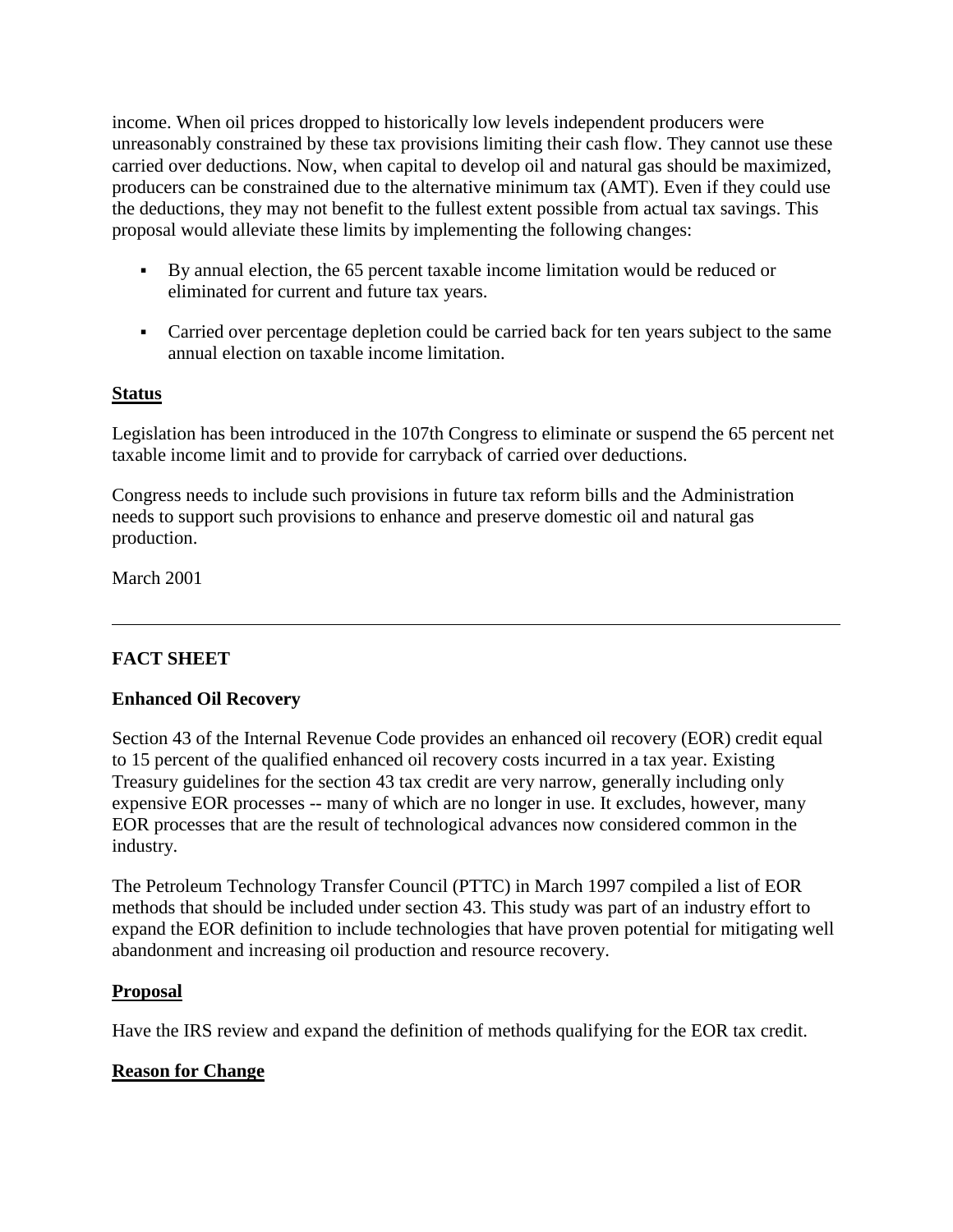The existing Treasury guidelines are based on 1979-vintage technology. This list has not kept pace with technology. A second rationale is the incentive generated by allowing domestic producers to position themselves to glean existing reservoirs in order to maximize production of existing reserves.

Two additional categories to the EOR list are proposed. Those categories include Enhanced Gravity Drainage (EGD) and Marginally Economic Reservoir Repressurization (MERR). Included under EGD would be horizontal drilling, multilateral well bores and large diameter lateral well bores. Included in MERR would be natural gas injection and waterflooding. Certain qualifiers and limiting factors include economic criteria for approved projects and incremental production limitations on each project.

By redefining the definition of EOR projects to include both EGD and MERR technologies, the EOR tax credit will encourage conservation measures to expand recovery of existing crude oil reservoirs and promote new drilling activity.

The benefit of these changes is well stated in the National Energy Policy report:

Anywhere from 30 to 70 percent of oil, and 10 to 20 percent of natural gas, is not recovered in field development. It is estimated that enhanced oil recovery projects, including development of new recovery techniques, could add about 60 billion barrels of oil nationwide through increased use of existing fields.

Congress needs to enact legislation to implement these definitional changes if the Administration is unwilling to correct the current constrained interpretation of the tax code.

June 2001

# **FACT SHEET**

#### **Plowback Incentive**

Fundamentally, the question facing the nation is how to marshal the capital to develop its domestic resources. The 1999 NPC Natural Gas study estimates that an additional \$10 billion over and above the current expenditure level will need to be invested annually in domestic production over the next fifteen years to meet the expected demand. To date this target has not been met; capital expenditures are essentially flat. At issue is how to obtain capital for domestic development. Independent producers are risk takers who will invest capital if it is available to find and produce more oil and natural gas. To encourage additional investment a method needs to be created to "plow back" as much of the revenue from oil and natural gas sales as possible to develop new production. Structuring the federal tax code to allow greater revenues to be retained by energy producers who reinvest those revenues into new exploration and production can enhance domestic investment.

## **Proposal Alternatives**